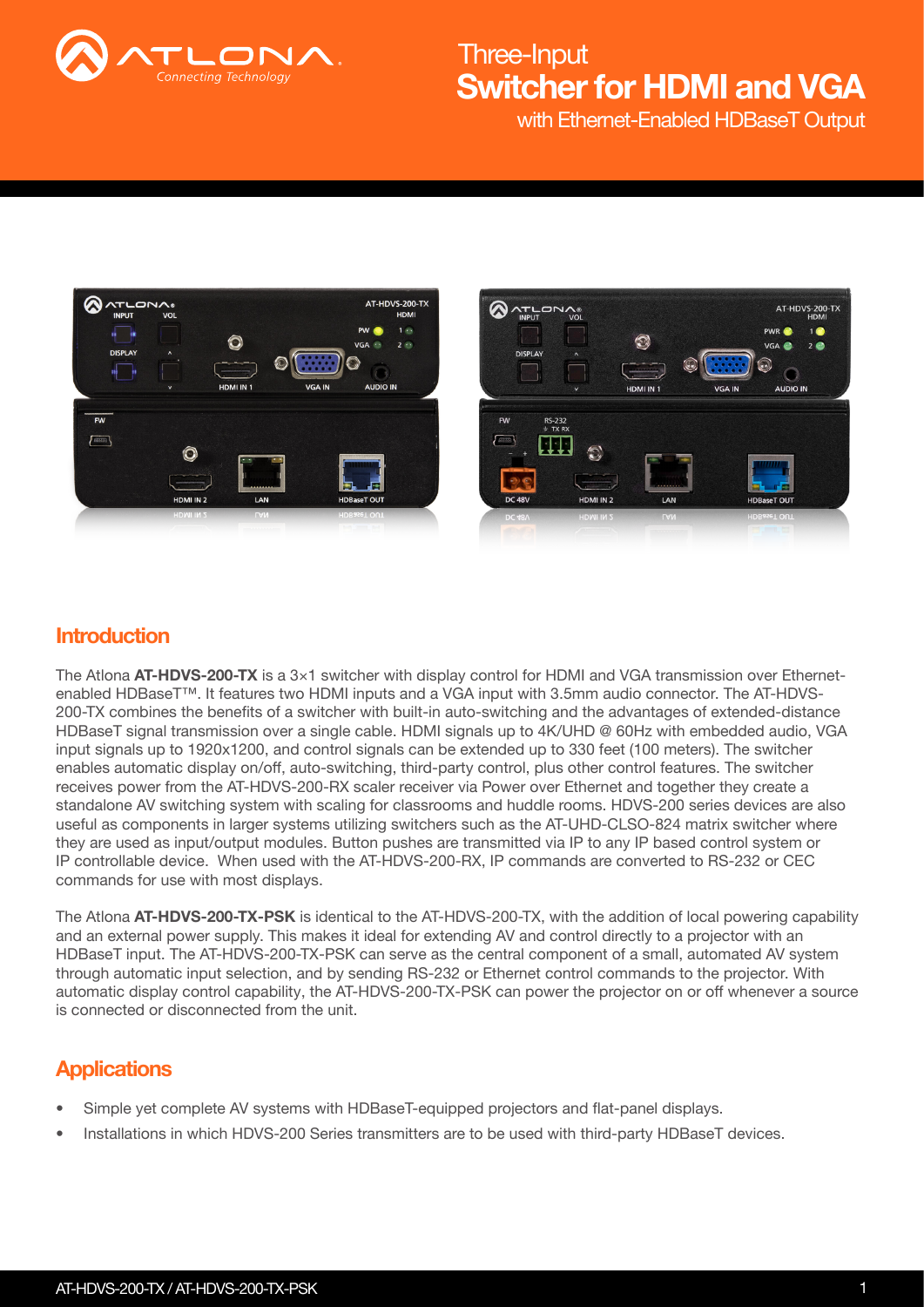

with Ethernet-Enabled HDBaseT Output

## Key Features

### 3×1 HDBaseT switcher

- Features two HDMI inputs plus a VGA input with 3.5mm audio connector.
- Allows advanced HDMI display devices to be used with legacy VGA sources.

### Ethernet enabled, HDBaseT extension

- Transmits IP and HDMI signals up to 328 ft (100m) @ 1080p and 328 ft (100m) @ 4K/UHD using CAT6a/7 cable.
- Uses easy-to-integrate category cable for low-cost, reliable system installation.

#### Auto-switching

- Selects active input when sources are connected or if there is a change in source power status.
- Eliminates need for complex control system in small AV systems.

#### TCP/IP and RS-232 control

- Flexible control options for compatibility with thirdparty control systems. RS-232 controlled from HDBaseT connection.
- Reduces integration time and costs.

#### Front panel Input Select button

- Overrides auto-switching when two active sources are present.
- Simple manual control allows presenter to maintain control of AV system.

### Auto display control

- Automatically changes projector power state based on active or standby mode of scaler. Control signals transmitted via IP, RS-232, or CEC.
- Eliminates need for complex control system in small AV systems. Enables display and volume control with AT-UHD-CLSO-824. CEC enables control of low-cost consumer displays.

#### Front panel input selection and on/off controls

- Remotely controls display power state; provides alternate 'Display Mute' mode.
- Eliminates need for manual operation of display or use of IR remote control.

#### Front panel volume control

- Remotely controls audio volume; provides 'Mute' mode.
- Eliminates need for manual operation of display or use of IR remote control.

#### Front panel power and input selection status LEDs

- LED indicators provide power and input selection status information.
- Provides easy setup and troubleshooting.

#### Local AC-powered version of AT-HDVS-200-TX

- Includes external power supply (AT-HDVS-200-TX-PSK only) – ideal for point-to-point installations with an HDBaseT-equipped projector.
- Also can be powered via PoE provides an additional powering option through a compatible Atlona HDBaseT-equipped device, or the AT-PS-POE power injector.

#### Award-winning 10 year limited product warranty

- Ensures long-term product reliability and performance in commercial and residential systems.
- Specify, purchase, and install with confidence.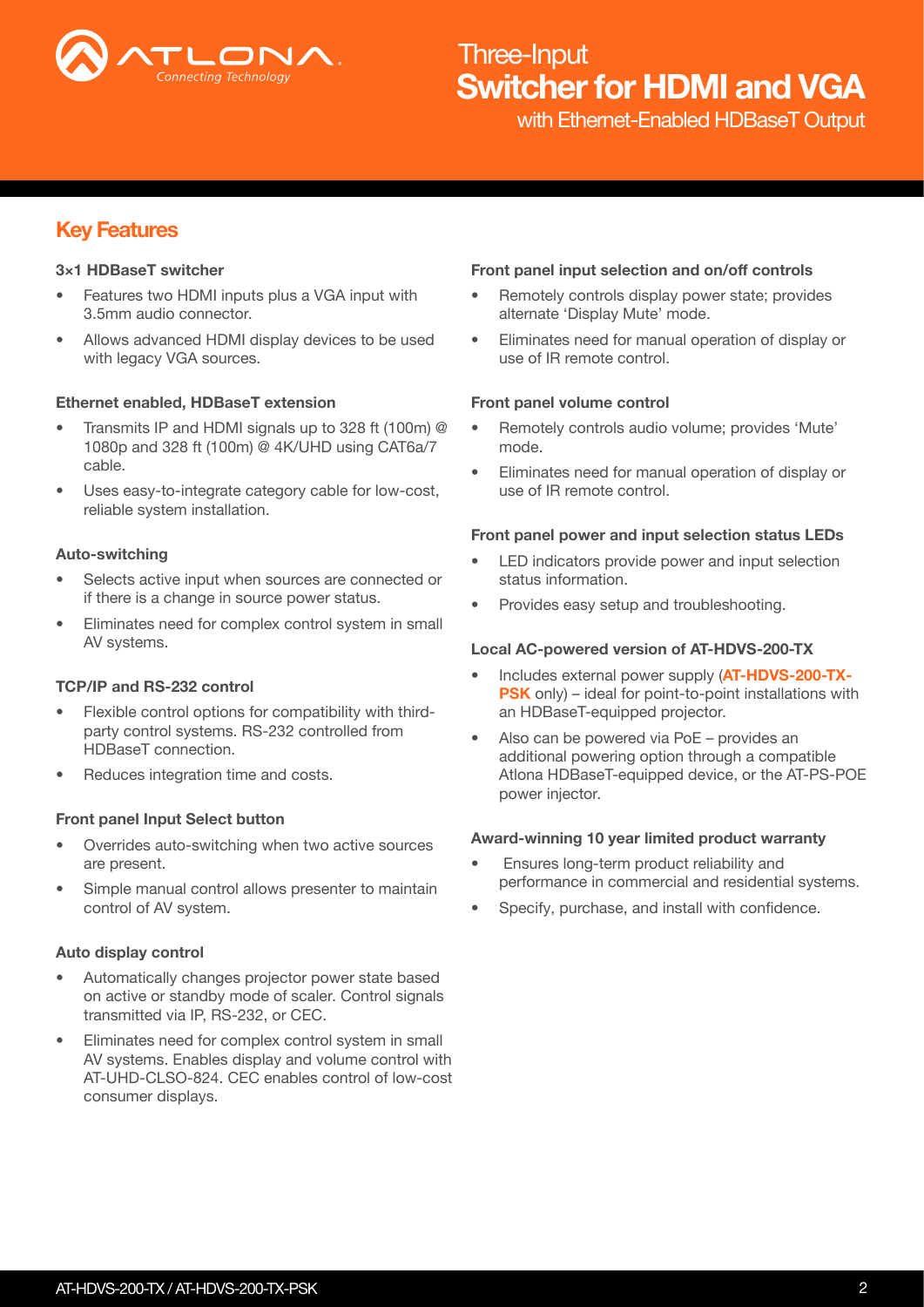

with Ethernet-Enabled HDBaseT Output

## Connection Diagram